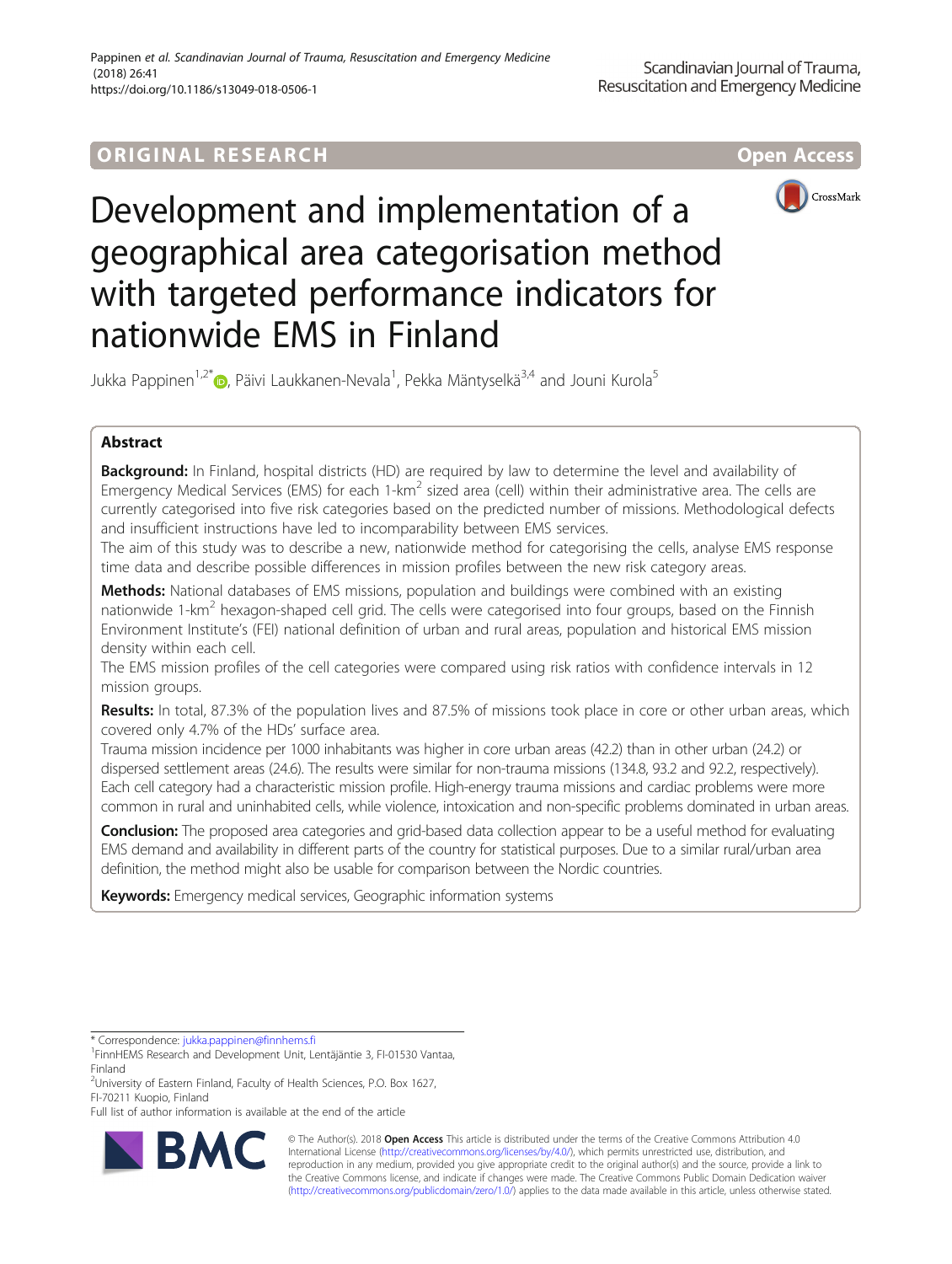## Background

Finland is divided into 20 hospital districts (HD), excluding the autonomous province of Åland. HDs are joint municipal authorities responsible for organising secondary care. Five of these are university hospital districts with additional responsibilities regarding EMS, e.g. Helicopter Emergency Medical Services (HEMS), as well as organisation of tertiary care. Since 2013, HDs have been responsible for organising Emergency Medical Services (EMS) within their boundaries.

Developing systematic performance indicators for EMS has been an ongoing issue for decades. Many EMS systems use response time as their primary quality indicator, despite criticism and observed unintended adverse effects [[1,](#page-6-0) [2\]](#page-6-0).

Since 2013, legislation has required HDs to make a formal decision on the availability and level of EMS service within their administrative area. Availability is measured by the percentage of missions reached within 8, 15, 30 and 120 min, depending on mission urgency and location (Table 1).

Until the end of 2017, the geographical risk classification was based on 1-km2 sized areas (cells) that were classified into five risk categories depending on the predicted number of EMS missions in a one-year period. Categories 1–4 had yearly mission limits of > 365, 365–52, 51–12 and < 12, respectively. Category 5 contained cells without permanent habitation or road access. Obviously, the category limits were chosen to comply with everyday calendar units. The method was loosely based on the one used for EMS in Nova Scotia, Canada [[3\]](#page-6-0).

To ensure equity and equality in EMS availability, each HD had to organise services so that areas belonging to the same risk category were reached with a similar level of service. HDs had to decide a percentage of missions reached within an 8-, 15-, 30- and 120-min timeframes. The Emergency Response Center classifies missions into four urgency classes (A–D), A and B being lights & siren, C urgent but without lights & siren and D being non-urgent [\[4\]](#page-6-0).

HDs had to observe actualised response times and report twice a year to regional and national health supervisory authorities.

Over the years several flaws and defects have been observed in the current risk category system. Legislation did not define the method to predict the number of missions, nor the form of geographical cell grid. At least four different prediction methods or models and two different geographic grids were used [[5\]](#page-6-0). This led to incomparability between HD data and reports, thus making it difficult for supervisory authorities to evaluate the equity and equality of EMS availability between HDs.

Many HDs have been applying linear regression models—with the populations in various age groups as explanatory variables—to predict the number of missions. However, the population is unevenly distributed between cells, and concentration of the population in urban areas has been an accelerating trend over the last decade, thus making linear regression predictions unrealistic for practical purposes.

Due to a wide range of values in current risk category 2, it contains areas from small town centres to rural hamlets. This has led to one-cell hotspots surrounded by wide areas of low-risk or uninhabited cells, which are hard to reach within the same response time as cells in the same category near urban areas. Establishing an ambulance base would not be expedient due to the low number of missions, and even a voluntary first responder scheme is often impossible.

To improve and standardise collection of key figures in EMS, the Ministry of Social Affairs and Health and assigned the FinnHEMS Research and Development Unit the task of developing a new method for nationwide EMS response time data analysis.

The aim of this study was to describe the risk category renewal process and analyse possible differences in mission profiles between the risk category areas.

Table 1 Target percentages of 1-km<sup>2</sup> cells by mission urgency and time limits as an example of EMS level of service (Pirkanmaa Hospital District service level target 2017–2018)

| Cell risk category | A/B (lights&siren)                           |                                               | $C$ (urgent)                              | D (non-urgent)                    |                                    |
|--------------------|----------------------------------------------|-----------------------------------------------|-------------------------------------------|-----------------------------------|------------------------------------|
|                    | 1st EMS unit <sup>a</sup><br>within 8 min, % | 1st EMS unit <sup>a</sup><br>within 15 min, % | ALS unit <sup>b</sup><br>within 30 min, % | Any ambulance<br>within 30 min, % | Any ambulance<br>within 120 min, % |
|                    | 85                                           | 95                                            | 95                                        | 95                                | 95                                 |
|                    | 65                                           | 95                                            | 95                                        | 90                                | 95                                 |
| 3                  | 45                                           | 80                                            | 95                                        | 85                                | 95                                 |
| $\overline{4}$     | 20                                           | 60                                            | 90                                        | 80                                | 95                                 |
| 5                  | Not defined                                  |                                               |                                           |                                   |                                    |

<sup>a</sup>first responder of ambulance

<sup>b</sup>advanced life support unit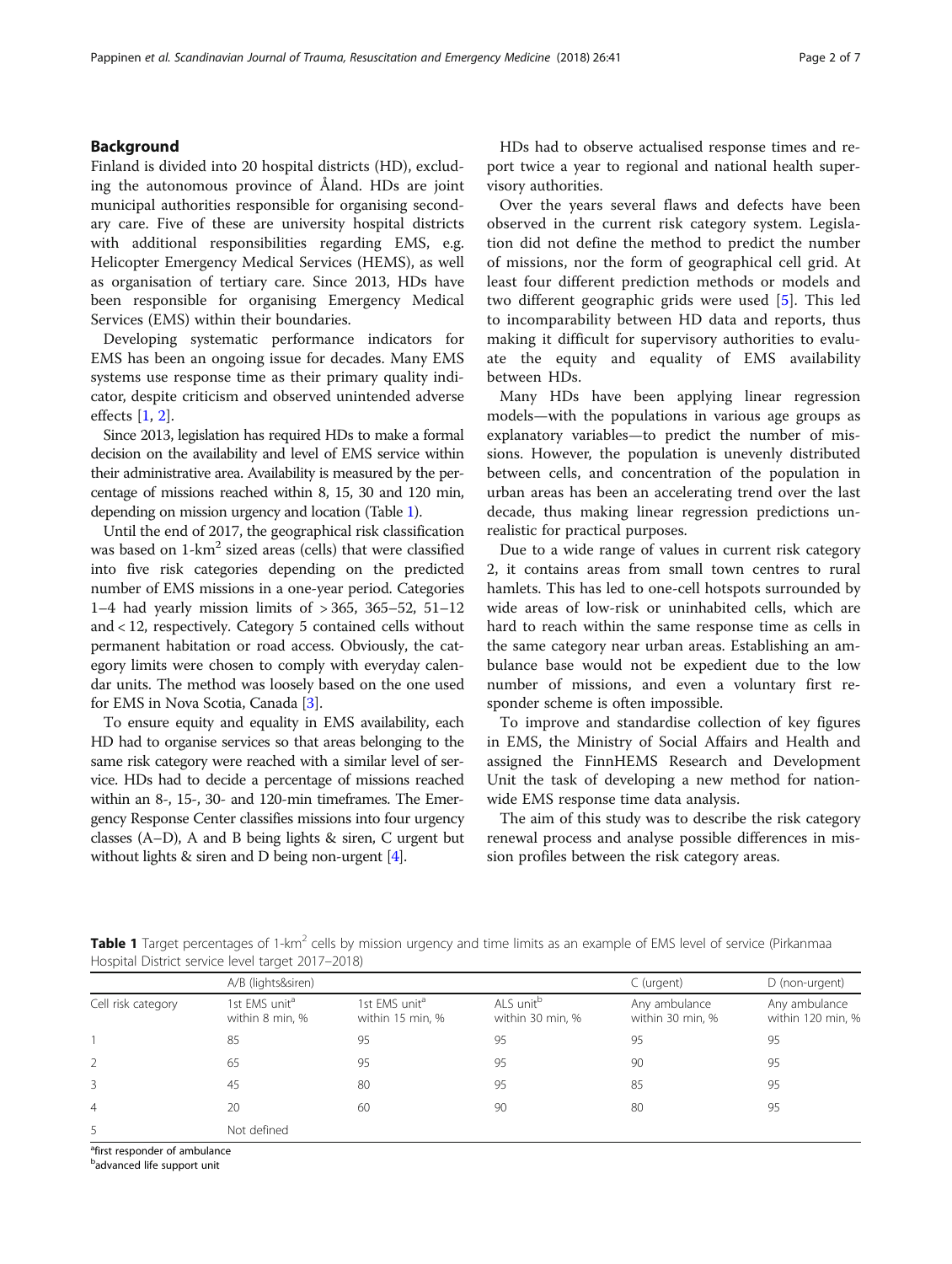## <span id="page-2-0"></span>Methods

An existing countrywide 1-km2 hexagon-shaped cell grid was chosen as the basis for the new nationwide grid. EMS mission data have been collected for statistical and scientific purposes for several years by using the grid, and maintaining comparability over time was considered essential. The grid also covers the autonomous province of Åland and territorial waters, but these areas were excluded from the analysis. The map projection used in the grid is ETRS-TM35FIN, which is a national representation of European Terrestrial Reference System 1989 [\[6](#page-6-0)].

In theory, the previous method based on linear regression predictions of missions for each cell could have been improved by applying more advanced statistical models, zeroinflated Poisson or negative binomial models [\[7\]](#page-6-0). However, neither of these models substantially facilitates gaining more precise predictions than the previous one. The amount of  $1-km^2$  cells with zero missions is overwhelming. Bayesian methods were also considered, but due to their complexity and the need for a high level of expertise, they offer little help in everyday administrative work.

A more straightforward approach based on the Finnish Environment Institute's (FEI) national definition of urban/rural areas was chosen as the basis for the new classification. FEI updates urban area maps yearly, and

they are published as open data according to the IN-SPIRE directive [\[8](#page-6-0)]. In Finland, an urban area is defined as a unified geographical area with a minimum of 200 inhabitants and less than 50 m between buildings. The other Nordic countries have similar urban area definition, with only minor country-specific adjustments [[9](#page-6-0)].

In Finland, public address registers often point addresses to the nearest public road, in other words, mailbox location. In a rural area this may be hundreds of metres away from the building. To get a more accurate location, the building ID of each person's home address in the Population Information System and the building coordinates from the Planning Permission Register were combined. No other information from these national registers was used in this study. Both national registers are maintained by the Population Register Centre, and the data are available for official or scientific use. Persons without a known address or with a secret address for security reasons were excluded. We excluded from the building permit register a handful of buildings with obviously false locations outside the country's borders. With this method, 5,375,664 inhabitants (97.7% of population) were located.

Most urban areas are still quite sparsely populated. Thus, we developed the concept of "core urban area" to identify the most urban centres of major cities. A core

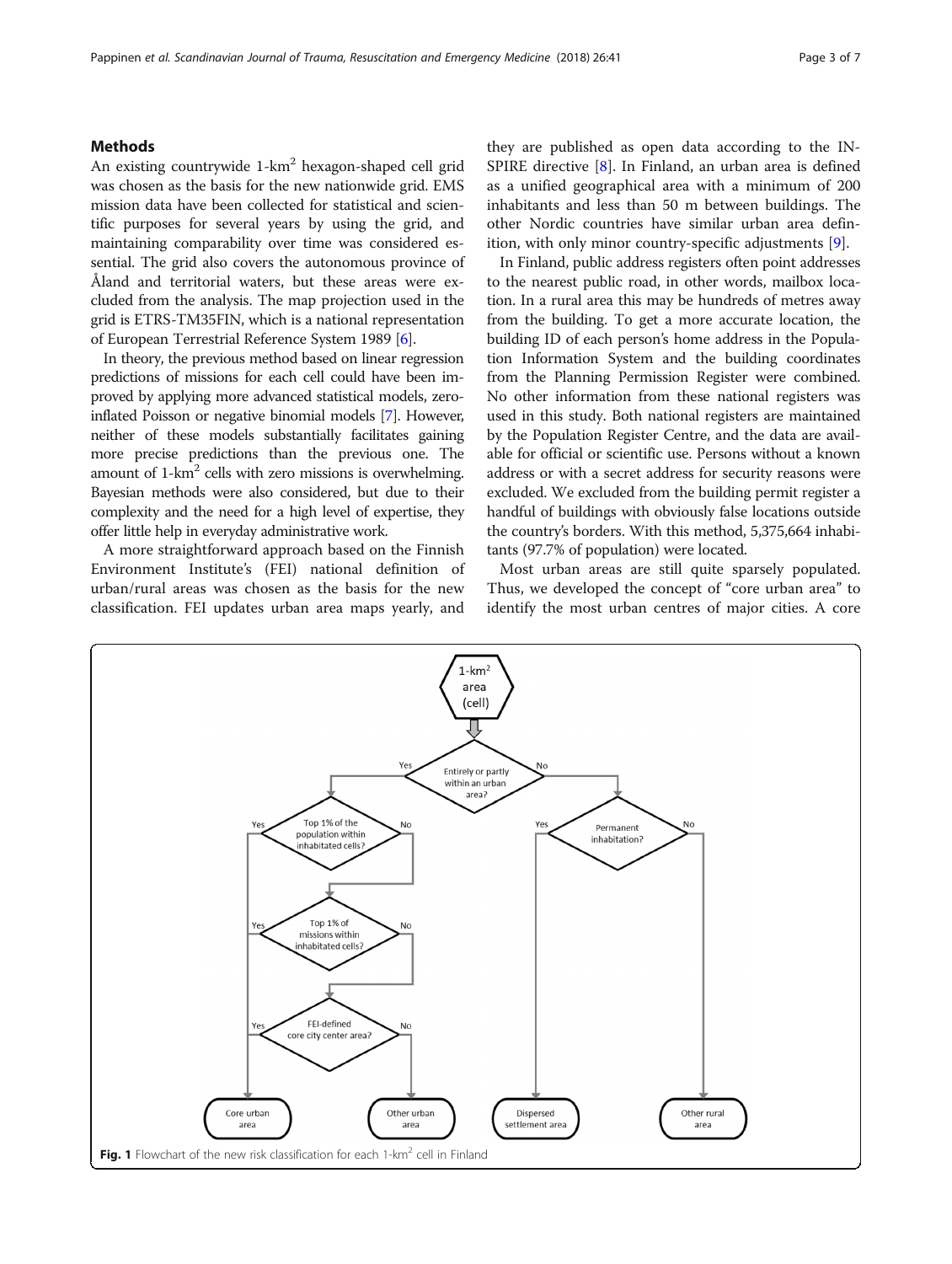|                      | - ellsک |      | Population |          | <b>Missions</b> |      | Missions /1000 inhab. |                            |            |
|----------------------|---------|------|------------|----------|-----------------|------|-----------------------|----------------------------|------------|
| New risk category    | N       | %    |            | $\%$     | N               | %    | all                   | trauma                     | non-trauma |
| Core urban           | 390     | 0.1  | 1,105,518  | 20.6     | 196.023         | 27.8 | 177.3                 | 42.2                       | 134.8      |
| Other urban          | 15.921  | 4.6  | 3,588,435  | 66.8     | 421.584         | 59.7 | 117.5                 | 24.2                       | 93.2       |
| Dispersed settlement | 82,816  | 24.1 | 681.711    | 12.7     | 79.648          | 11.3 | 16.8                  | 24.6                       | 92.2       |
| Other rural          | 245.085 | 71.2 |            | $\Omega$ | 8723            | 1.2  | —                     | $\qquad \qquad \  \  \, -$ | -          |

<span id="page-3-0"></span>Table 2 Descriptive statistics according to the new risk categories

urban cell is defined by at least one of the following criteria: they are 1) within the top 1% of a HD's urban area inhabited cells based on population or 2) missions, respectively, or 3) within FEI's designated core city centre area. As FEI publishes these core centre maps irregularly, the population and mission density criteria were added to the scheme. Rural areas were divided into permanently inhabited and uninhabited cells (Fig. [1\)](#page-2-0).

An additional thematic map shows an example of risk categories (Additional file [1\)](#page-5-0). To evaluate the new risk categorisation, we compared EMS mission profiles between categories by calculating risk ratios with confidence intervals for mission types. We acquired EMS mission data from the Emergency Response Center Authority (ERC) for the period from 1 January 2016 to 31 December 2016. Inter-hospital transportations, missions outside Finnish territory or with missing location

data were excluded. A total of 706,004 missions met the inclusion criteria.

All included missions were used for descriptive statistics. For risk ratio calculations, the missions were classified into 11 groups based on the dispatch code. For trauma missions, the four most common trauma mechanisms were included and reported separately. Other trauma missions were excluded from this part of the analysis. The classification is based on the physicianstaffed pre-hospital service report template [\[10\]](#page-6-0), with some modifications. Obstetrics and childbirth missions were excluded due to the small number of missions compared with other groups, and infections were not detectable by ERC dispatch codes. The groups include "First Hour Quintet" [[11](#page-6-0)] mission groups, as well.

The data were analysed with RStudio Version 1.1.383, SPSS 24 and MapInfo 16.0.

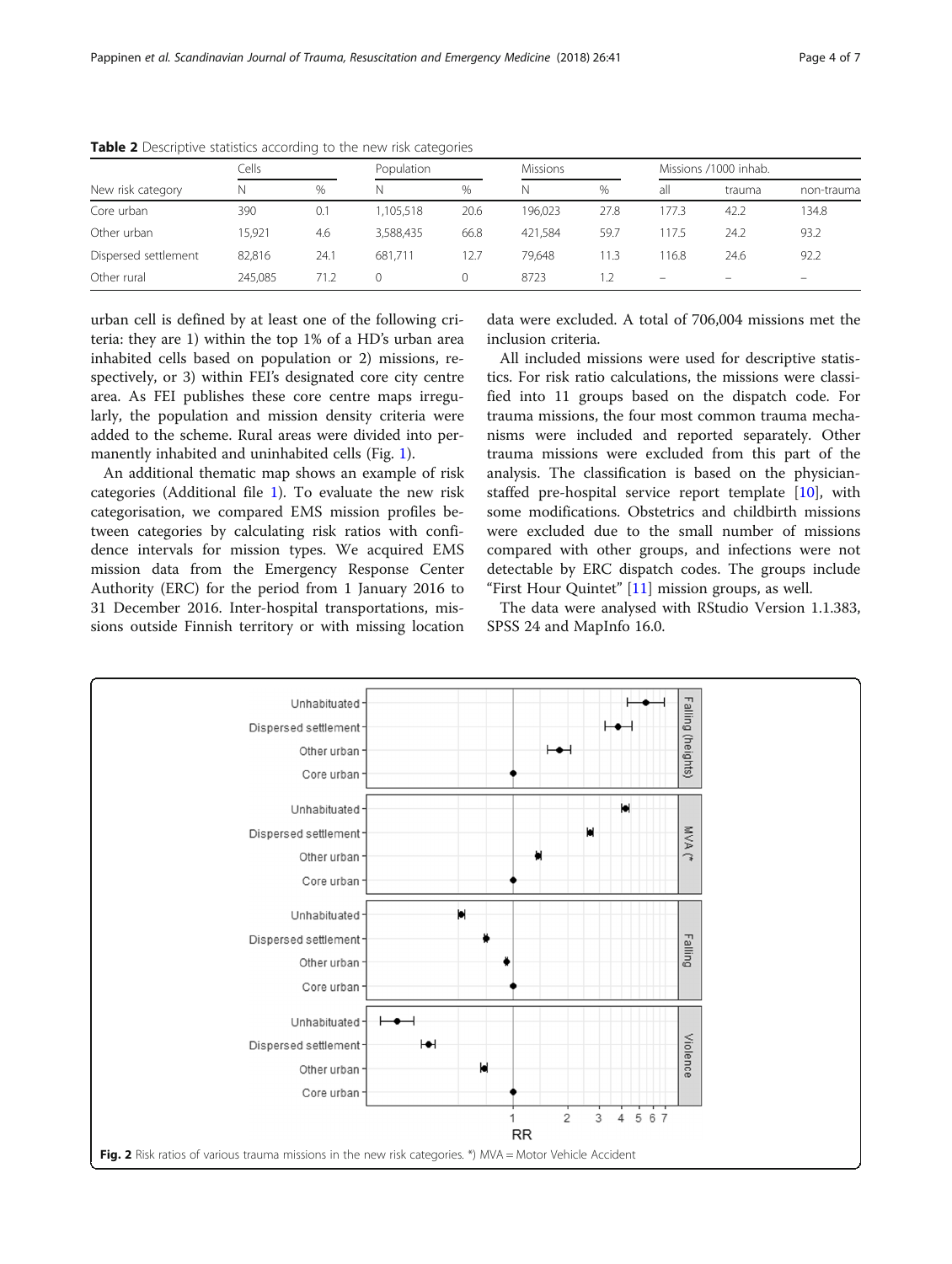## <span id="page-4-0"></span>Results

There were 393,105 cells within Finland's borders and territorial waters at the end of the year 2016. Excluding seas and the autonomous province of Åland, there were 344,212 cells within the HDs' areas.

Each risk class has a characteristic mission profile, with the orientation of the share of most urgent missions increasing as population density decreases.

Finland's population appears to be very concentrated. Only 98,234 (28.5%) cells had permanent inhabitants. EMS missions are also concentrated along with the population. A total of 51,920 cells (15.1%) had at least one EMS mission per year, and only 1571 cells (0.5%) had over 100 EMS missions per year.

A total of 87.3% of the population lives and 87.5% of the missions took place in core or other urban areas, which cover 4.7% of the HDs' areas.

Trauma mission incidence per 1000 inhabitants was higher in core urban areas (42.2) than in other urban (24.2) or dispersed settlement areas (24.6). The results were similar for non-trauma missions (134.8, 93.2 and 92.2, respectively). The differences between area types were statistically significant due to the high number of missions, but in practice the difference between other urban and dispersed settlement areas is negligible (Table [2\)](#page-3-0).

Falling from an over 2-m height and motor vehicle accidents (MVA) were the most common trauma mechanisms in uninhabited and dispersed settlement areas,

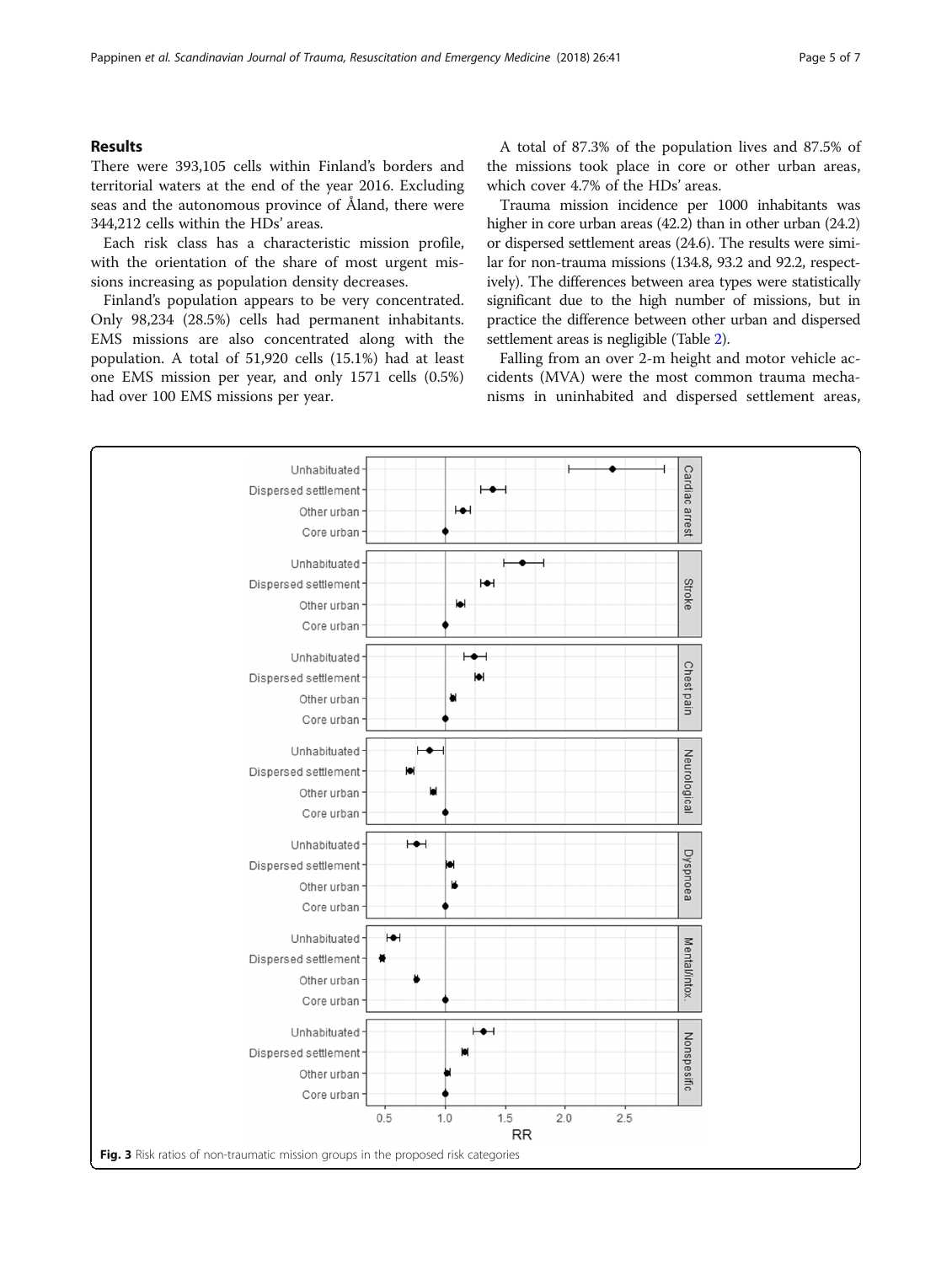<span id="page-5-0"></span>while falling on ground level and violence-related traumas dominated in urban areas (Fig. [2\)](#page-3-0).

Within non-trauma missions, vascular and cardiac problems were most common in uninhabited and dispersed settlement areas. Especially the share of cardiac arrest missions was noticeably high within uninhabited areas, along with chest pain and stroke. Psychiatric problems and intoxication along with neurological problems (excl. stroke) are more common in urban and core urban areas (Fig. [3](#page-4-0)).

## **Discussion**

The main findings of this study were that 1) each of the proposed risk categories has a characteristic mission profile, 2) high-energy trauma missions and cardiac problems were more common in rural and uninhabited cells, while violence, intoxication and non-specific problems dominated in urban areas and 3) the grid-based data collection enables analysis of EMS mission data independently of municipality, hospital district or other administrative boundaries.

We found that categorising areas is a complex issue. To be useful in everyday life, categories should be easily determined, internally consistent, comparable between administrative areas and reflective of the layman's assumption about availability of EMS services. Categorisation in the presented solution was based on an existing and widely used urban-rural classification. From a national perspective, each category has a typical mission profile. In rural areas, vascular problems, falling from heights and motor vehicle accidents are more common, whereas violence, mental problems and intoxication dominate in urban areas.

The high share of cardiac arrest missions in uninhabited areas was an unexpected finding, although other high-risk mission types also appear to be more common in sparsely populated areas. Even though the number of missions in rural areas is quite small, the higher probability of highrisk missions should be considered when planning EMS. For example, new methods for improving access to early defibrillation in rural areas should be developed.

The grid-based approach is not unique, but it is generally used e.g. in epidemiological studies utilizing geographic analysis [\[12,](#page-6-0) [13](#page-6-0)]. Using the grid may cause inaccuracy and fluctuation in statistics when administrational and cell boundaries are not convergent. Thus, for statistical purposes it is necessary to collect statistical data by using administrative areas as well. Grid-based data collection is useful for scientific and service planning purposes, but not always suitable for political decision-making.

The method described in this article is not depend on grid projection, and comparable results can be achieved if each cell area stands 1 km<sup>2</sup>. Tools needed for this analysis are the grid file, mission coordinates and population home addresses location. If similar area division would be used, most likely the results would

have similar trends. However, it is true that Finland has quite low population density even in the capital region, and this might weaken generalizability of the results.

The future will show whether the newly developed method will solve the methodological flaws observed in the previous (2011) legislation and risk category system.

## Conclusion

The proposed  $1-km^2$  grid-based data collection and area classification appears to be a useful method for evaluating EMS demand and availability in different parts of the country for statistical purposes. Due to a common rural/ urban area definition, the method might be usable for comparison between the Nordic countries.

## Additional file

[Additional file 1:](https://doi.org/10.1186/s13049-018-0506-1) Thematic map of risk categories. An example of the risk categories around city of Jyväskylä, Central Finland, based on 2016 EMS missions and population in Jan. 2017. (PDF 7832 kb)

#### Abbreviations

EMS: Emergency medical service; ERC: Emergency response center; FEI: Finnish environment institute; HD: Hospital district; HEMS: Helicopter emergency medical service; MVA: Motor vehicle accident

#### Acknowledgements

We thank Lasse Ilkka and Anne Koskela from the Ministry of Social Affairs and Health for their support with legislation issues.

#### Funding

This research was funded by the FinnHEMS Research and Development Unit.

#### Availability of data and materials

The data that support the findings of this study are available from the Emergency Response Center Authority and the Population Register Centre, but restrictions apply to the availability of these data, which were used under license for the current study and are not publicly available. The data are, however, available from the authors upon reasonable request and with permission from the Emergency Response Center Authority and the Population Register Centre.

#### Authors' contributions

JP was a major contributor to the conception and writing of the manuscript and contributed to interpretation of the data. PLN provided valuable input to analysis and interpretation of the data and writing the manuscript. PM and JK made substantial contributions to the conception, design, analysis and interpretation of the data and writing the manuscript. All the authors have read and approved the final manuscript.

#### Ethics approval and consent to participate

The Medical Ethics Committee of the Northern Savo Hospital District has approved this study on 25 April 2017 (141/2017).

#### Competing interests

The authors declared that they have no competing interests.

#### Author details

<sup>1</sup> FinnHEMS Research and Development Unit, Lentäjäntie 3, FI-01530 Vantaa, Finland. <sup>2</sup>University of Eastern Finland, Faculty of Health Sciences, P.O. Box 1627, FI-70211 Kuopio, Finland. <sup>3</sup>University of Eastern Finland, School of Medicine, P.O. Box 1627, FI-70211 Kuopio, Finland. <sup>4</sup>Primary Health Care Unit, Kuopio University Hospital, Kuopio, Finland. <sup>5</sup> Centre for Pre-hospital Emergency Care, Kuopio University Hospital, P.O. Box 1777, FI-70210 Kuopio, Finland.